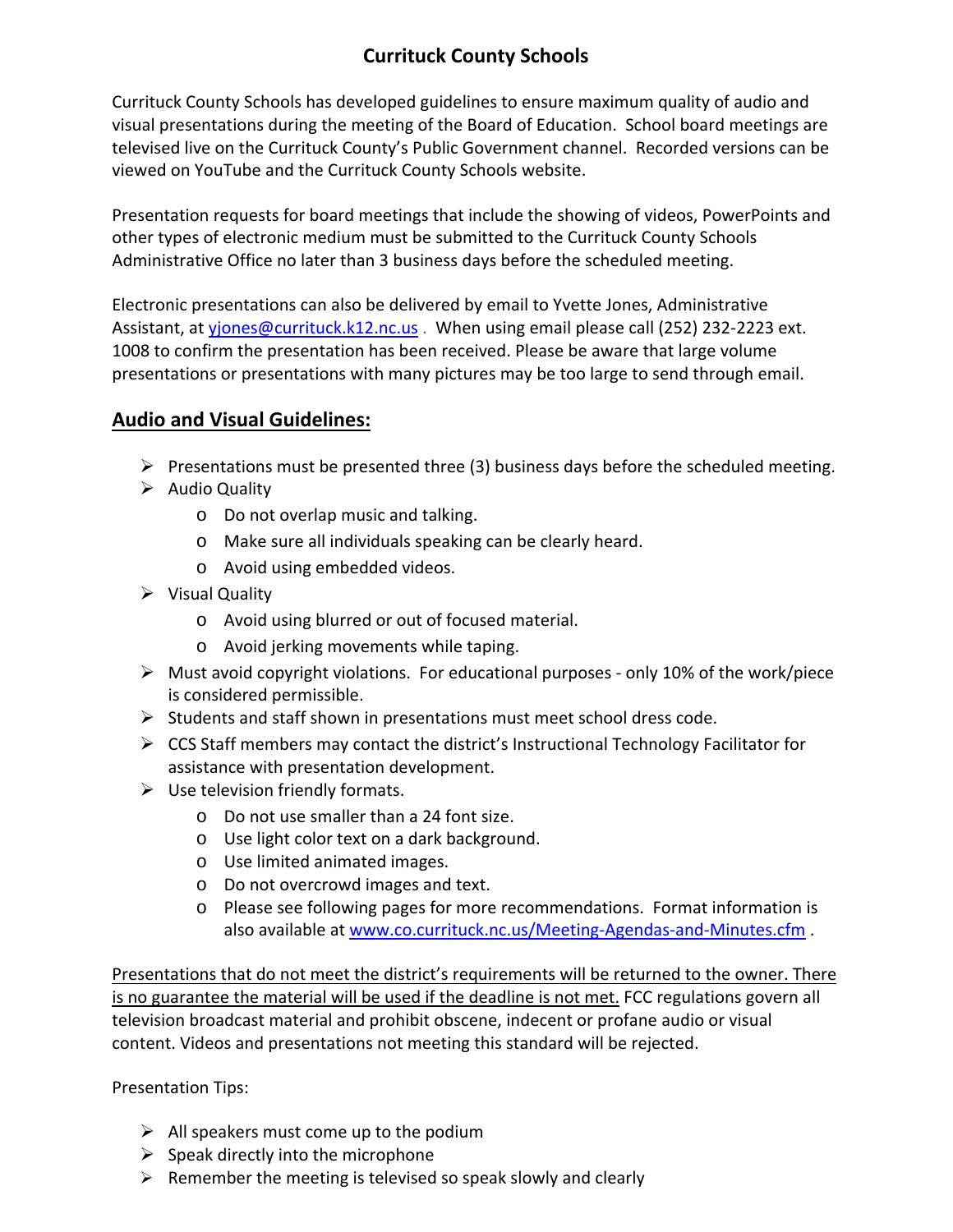

# Guidelines for PowerPoint Presentations Airing on Government Access Channels

The saying "*What you see is what you get*" does not necessarily apply to PowerPoint presentations that are viewed on television screens. When creating a PowerPoint presentation for TV, please keep in mind the content (text, photos, etc.) you see on your computer screen may inadvertently be cropped and not visible if it is too near the outside margin of your slide. Other pointers to remember include:

- Design each slide to make one or two major points or themes.
- Keep the presentation simple, neat and uncluttered.
- Limit the amount of text on each slide.
- Follow copyright laws and guidelines.
- Proofread and then have someone else proofread as well.
- Write titles that read like headlines.
- Avoid stark contrasts designs from slide to slide. Try to carry the same design throughout your presentation.
- A light color text with a dark background works best.
- Try to use no more than three color schemes in a presentation.
- An elegant, sophisticated, simple design is more effective than something flashy and crowded.
- To get an idea of how your slide may appear on the TV screen use a 800 X 600 screen resolution and a color setting of 16-bit or high color.
- Don't be afraid to use additional slides to get your message across.

#### **Backgrounds:**

- Use a 6.3" X 8" centered text box on top of a black background as a guide. Make sure all of your work stays within that box. You may delete the box after you have developed your slide.(Contact the Public Information Department to obtain a pre-designed template.)
- Images, graphics or text that is outside of the centered text box will not be displayed on the TV screen.
- Dark backgrounds with light lettering will display best.
- Stick with basic generic colors.
- Avoid complicated patterns.
- Reds, oranges and cyans don't reproduce well on the TV screen.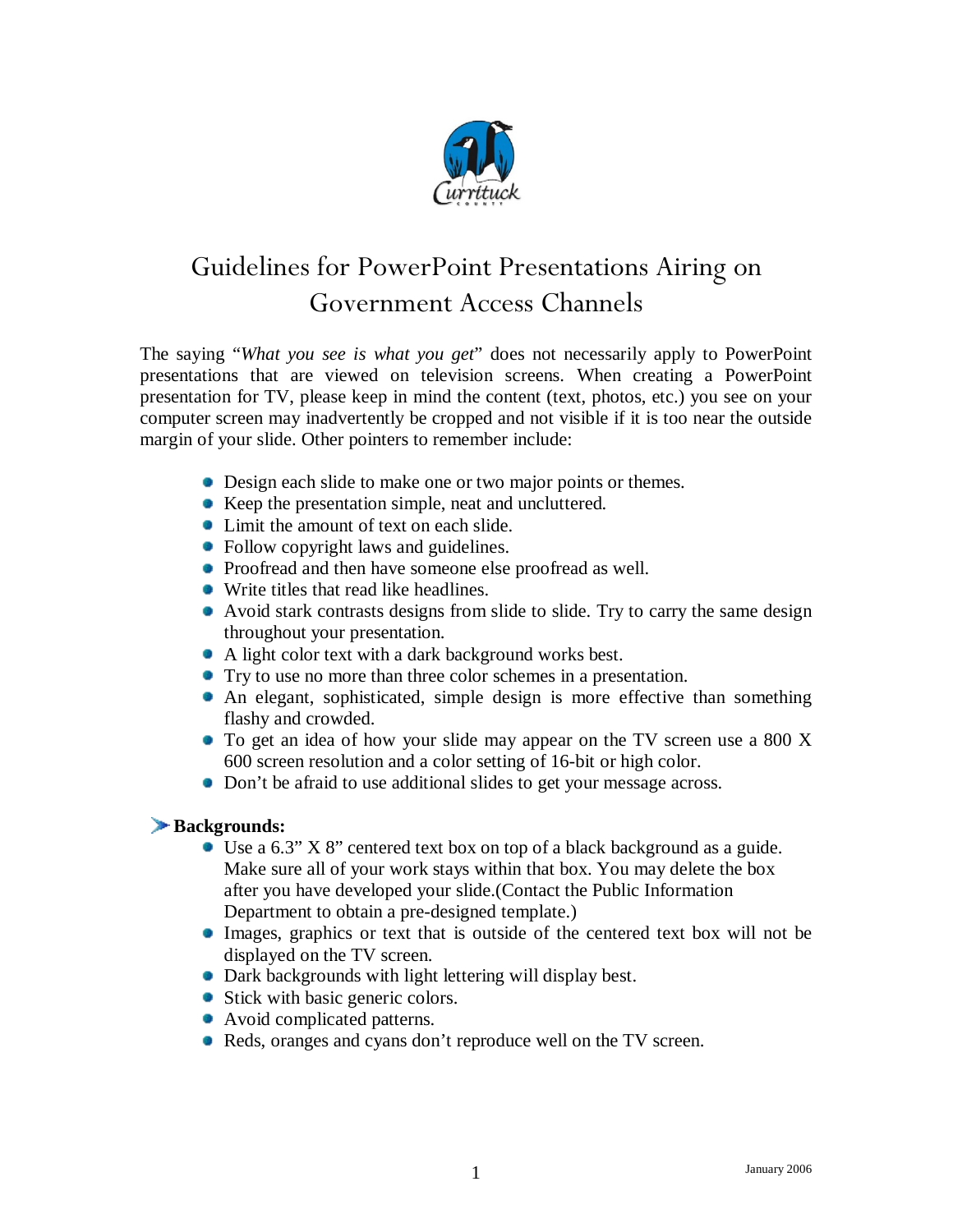### **Text:**

- Large plain letters work best.
- Font size recommendations:
	- $\blacksquare$  Titles:  $40 \text{ to } 44 \text{ points}$
	- Subheadings: 32 to 38 points
	- Body: 24 to 30 points
- Only use 6 to 8 lines per slide.
- Stick with one font.
- Bold, italic, and capital text can be used to emphasis a point.
- Be concise and to the point.
- Use light color text on a dark background.
- Highlight key words and graphics.

#### **Animation:**

- Limit the use of animation to the *simple is better theory.*
- Stick with a few standard transactions between slides to emphasis certain points.
- Remember the camera will not be on your slide all the time.
- Don't have your animations fly in from all directions; try to keep the transition from slide to slide consistent.
- Try using symbols like asterisks and arrows to emphasis a point.

#### **Images:**

- Small images may not be seen by the audience.
- Most image sizes should not be smaller than  $3'' X 4''$  or about a ¼ of the TV screen display area.
- Maintain the clarity of the image when resizing.
- It is acceptable to make branding images such as logos smaller in size.
- When using a chart, make sure to follow the same guidelines for color background and text.
- Don't overcrowd images and charts with text.
- Limit the use of animated images.

Don't over design or under-design you presentation; enjoy being creative!

#### *Please note:*

PowerPoint and other materials (maps, photographs, etc.) that are submitted by the public for presentation at board meetings must be delivered to Clerk to the Board, no later than 12:00 p.m. the day before the scheduled meeting. Her office is located in the Historic Currituck County Courthouse, 153 Courthouse Rd., Currituck.

PowerPoint presentations and other materials that are to air on Government Access channels must comply with all applicable federal, state and local laws, rules and regulations, including but not limited to Mediacom's "Public, Educational and Governmental Access Rules" that limit the type of programming the County can air on its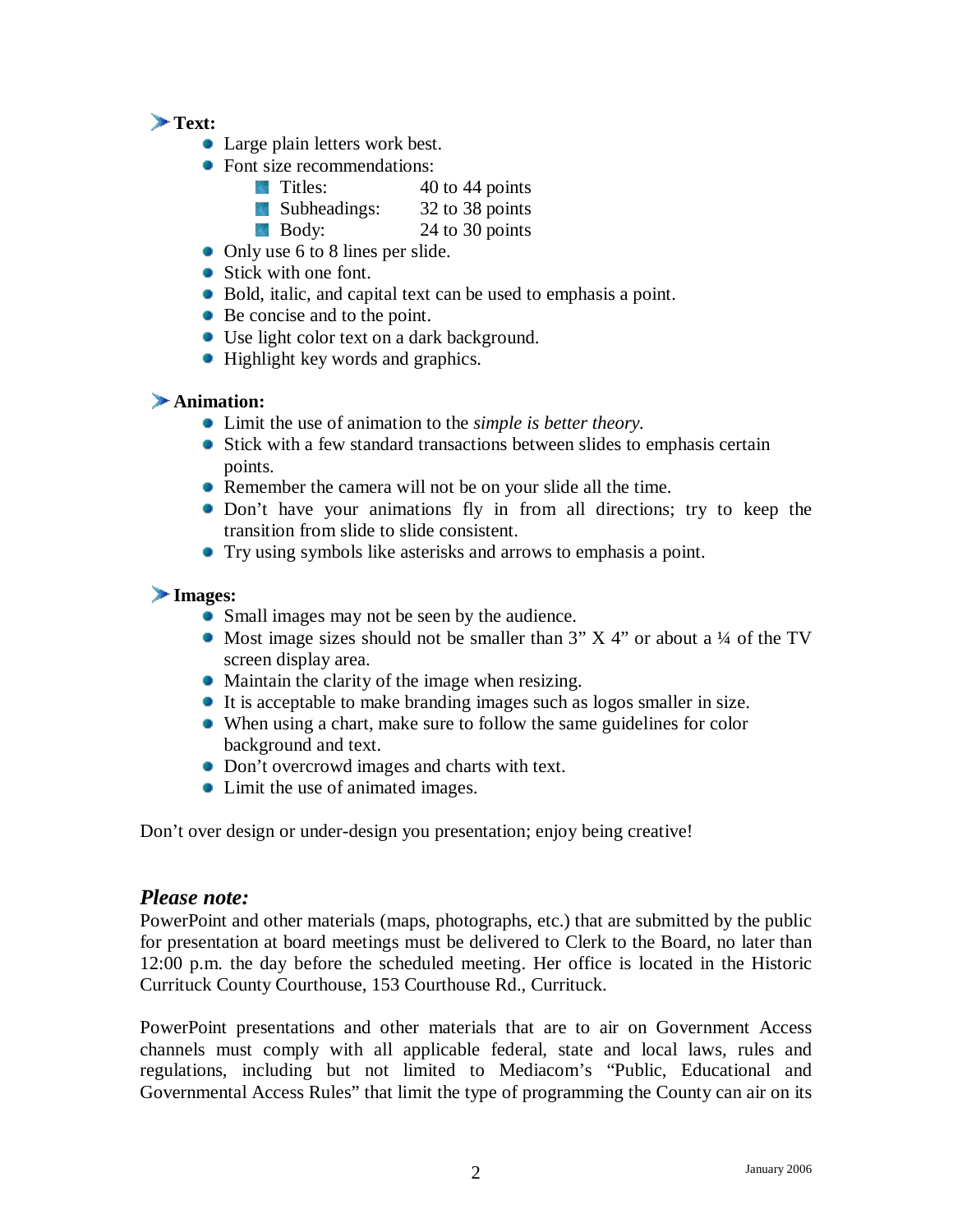Government and Education Access Channel. (see *Currituck County Government & Education Access Channel Broadcast Policies and Procedures*)

Photographs, videos and other images containing copyrighted materials will not be broadcast without proper copyright authorization. Individuals who submit materials are responsible for obtaining all necessary copyright clearance and shall indemnify and hold the County of Currituck harmless in any case of copyright infringement.

PowerPoint presentations and other materials that do not meet acceptable broadcast standards for quality will not be aired. The County Manager or his designee shall determine which presentations and materials meet acceptable broadcast standards.

For additional information on these guidelines, contact the county's WEB/AV Specialist at (252) 232-6050.